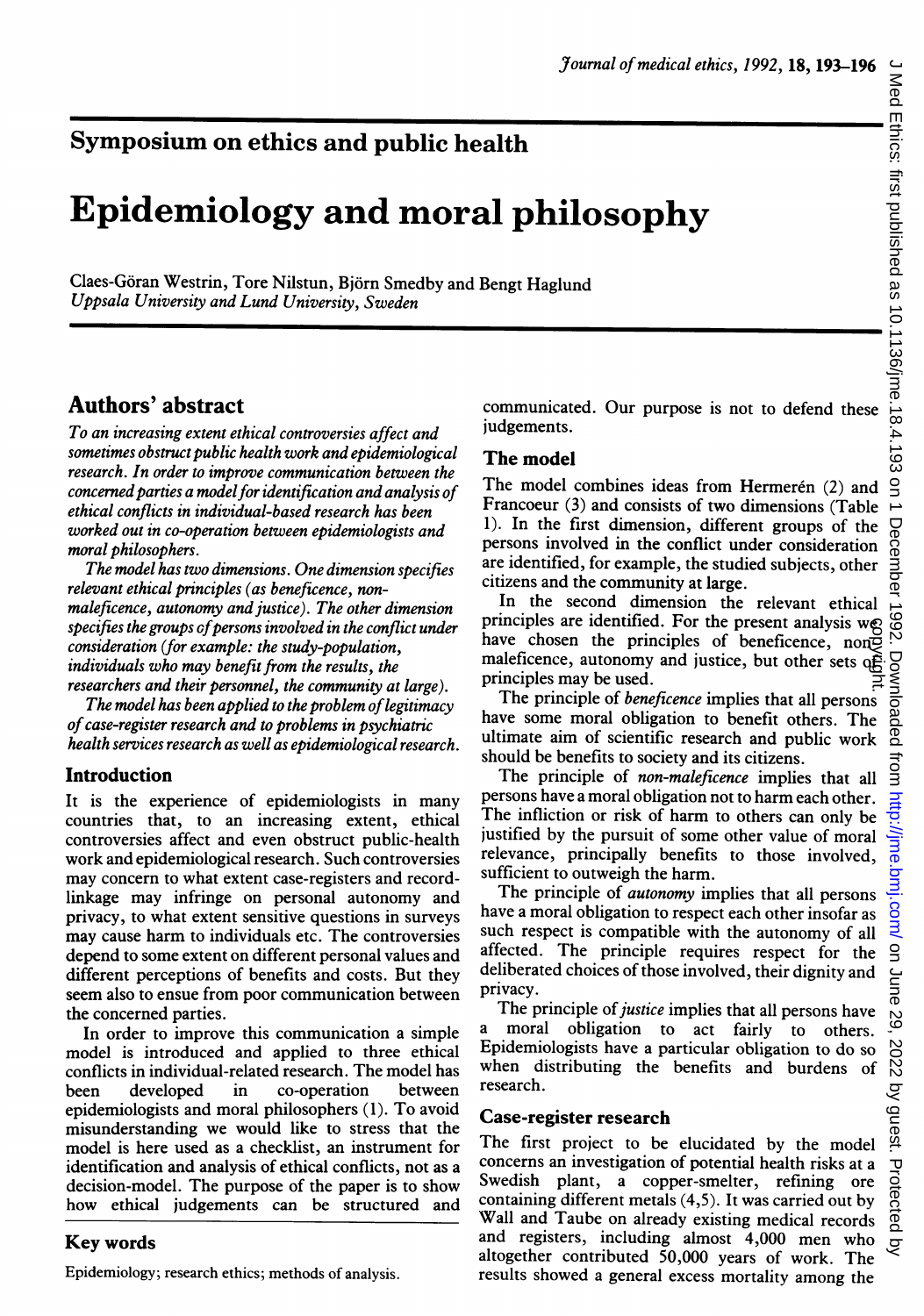studied workers, especially in death from cancer and diseases of the circulatory system and among workers in the roaster-and-arsenic department. As a result of the study considerable improvements in the working environment have been instituted and the high-risk areas of work have been closed.

This example allows for a comparison of ethical costs and benefits between two different study-designs with and without informed consent (Table 2).

The actual study was conducted without the informed consent of the studied workers. This design reduced the attrition rate to almost zero, an important contribution to the scientific validity of the study. The benefits of the results will irrefutably be gained by future workers but to some extent also by exposed workers, particularly those who continue to work in the plant for several years. Improved health status of future workers also, through decreased medical-care costs, implies benefits for the community at large. On the other hand, the absence of informed consent from the study subjects when collecting data from records and registers entails autonomy costs.

Correspondingly, no such costs may be recorded in an alternative hypothetical design, which would include the demand for informed consent from 4,000 exposed workers. In such a design, however, substantial attrition may be expected, reducing the scientific value of the results and thus the potential benefits.

In this example the model demonstrates the typical dilemma of public-health research - valid scientific information may not be obtained without some infringement of personal autonomy. It also makes clear that relevant ethical considerations may include the interests of concerned groups other than the studied subjects and also conflicts of interest other than between these subjects and 'the community'.

#### Psychological autopsies of suicides

The next example concerns <sup>a</sup> recent Swedish study of psychological autopsies after suicide (6). The design and methodology were conventional for this kind of research. Relatives or others close to the persons who had committed suicide were interviewed by a psychiatrist some months after the suicide to get information about the pre-suicidal conditions. Ethical considerations regarding the study are particularly interesting, as a member of an ethical review committee tried to stop the project, stating that it would be unethical to trouble the relatives with interviews.

The risk for such costs was investigated in the study. A social worker contacted the study-subjects some time after the psychiatrists' interviews and asked for their reactions. These proved to be overwhelmingly positive. Emotional benefits were reported by 65 per cent, often such benefits were said to be great, while nine per cent stated they would rather not have participated. These negative emotional reactions, however, seem to have been rather weak.

Applying our model and limiting the account to the most obviously relevant ethical principles, in this case beneficence and non-maleficence (Table 3), the outcome for the interviewed relatives may be rated as very positive with respect to the principle of beneficence with slight violation of the principle of non-maleficence. Regarding other persons involved, the research results indicate at least moderate benefits for future suicidal risks and their relatives and for the participating psychiatrist. Ethical costs which became very clear, when using the model as a kind of screening instrument, were reports about marked emotional stress on the part of the investigating psychiatrists caused by the seriousness of the subject and the ambition to meet the relatives in a psychiatrically adequate and responsible way.

In this case the comparison between the alternatives, to carry out a study of psychological autopsies or not, can be expressed not only at the nominal level of the earlier example but at an ordinal level. The benefits for the primary group concerned, the relatives of those who committed suicide, seemed to be much greater than the costs.

Nevertheless, the ethical analysis makes it obvious that further efforts are needed to attempt to reduce the costs observed for some relatives and for the researchers.

#### An HIV-prevention project

The two examples presented so far have in principle.<br>The two examples presented so far have in principle. aimed at qualitative comparisons. In the third example, the moral philosopher in our group (TN), has taken yet another step, aiming at quantitative assessment of relevant ethical costs and benefits (7). The problem to be analysed concerns <sup>a</sup> very controversial public-health issue in Sweden: whether it is morally justifiable to distribute clean syringes and injection needles among intravenous drug-users. In this case the goal of preventing HIV-infections may be opposed to the goal of reducing intravenous drug abuse.

In this case the assessments have been restricted to the principle of beneficence and non-maleficence for three concerned groups:

- present intravenous drug-abusers,
- their sexual partners,

potential new abusers, recruited by the syringedistribution programme.

The official Swedish health policy has given strong priority to the goal of reducing drug-abuse. Hence an increased recruitment of new drug-abusers may be defined as ethical costs concerning the principle of non-maleficence. Correspondingly, if this Swedish health policy implies an increase in the rate of HIVinfected individuals, this may also be defined as ethical costs.

Now, when applying an interval scale to the existing

 $\overline{\phantom{0}}$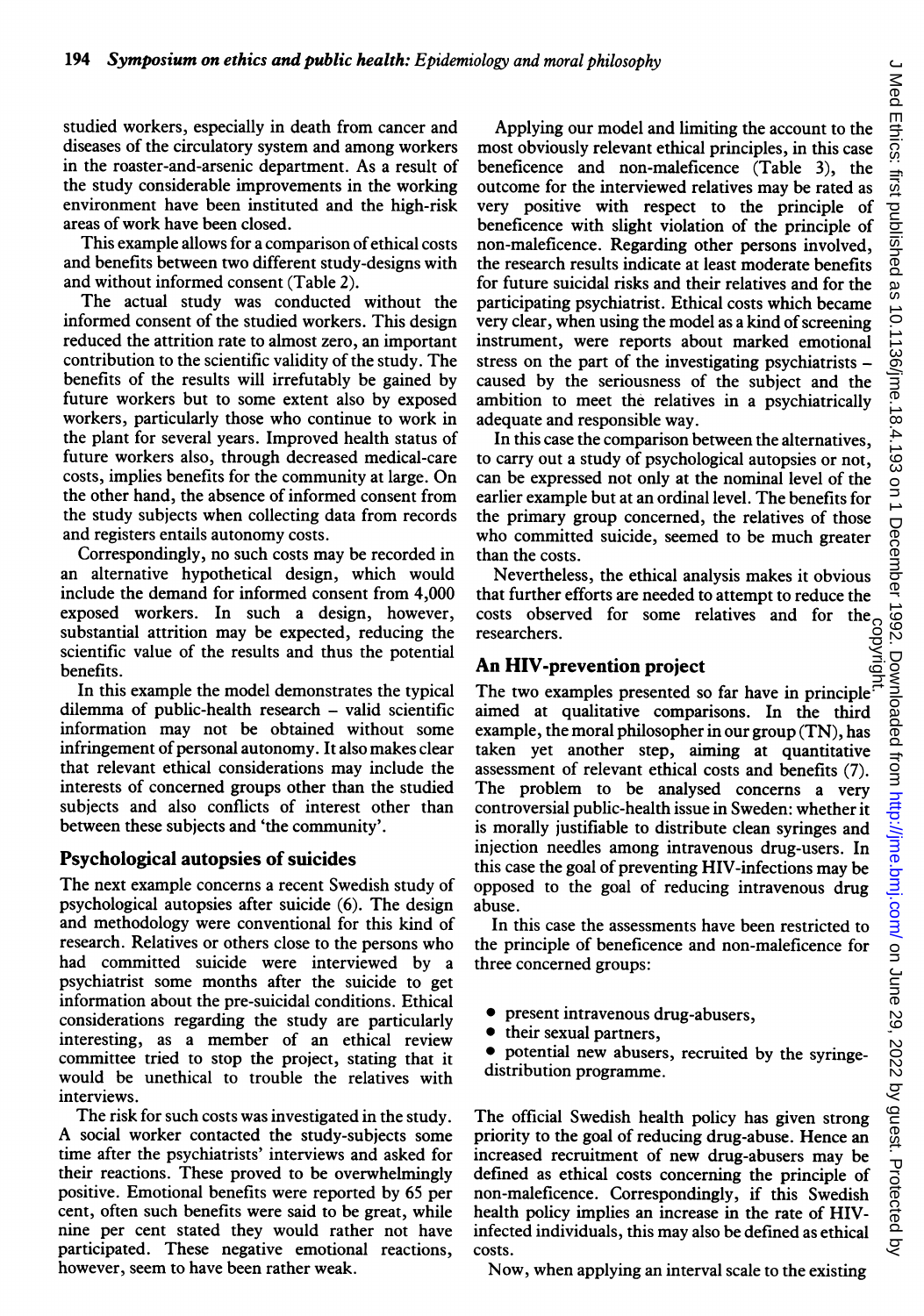empirical evidence (Table 4), the continuation of the traditional health policy may be defined as a baseline, a zero alternative. This can be compared with the outcome of an experimental situation in the south of Sweden, where the doctors in charge have deviated from the Swedish official policy and implemented a syringe-distribution programme. There are as yet no indications of recruitment of new abusers, the most serious potential ethical cost of the programme, but future risks do exist. These risks are given the arbitrary value of minus five by Nilstun. The interval thus obtained between the value zero, no programme, and -5, the estimated value of risk for recruiting new abusers, will set the standard for the rating scale. Results from social surveys indicate that the sharing of syringes and needles was considerably less common after the programme was introduced. These indications are given the value  $+8$ . The probable benefits for the sexual partners of the abusers are, cautiously, given the value of  $+3$ . Finally, the potential risk of increased intravenous drug-abuse among the established abusers, who get the clean syringes, is given the value of -2.

Summarising the costs and benefits results in the net value of  $+4$ . (In order fully to understand this use of the model the reader is strongly recommended to make his or her own assessments.)

It may seem provocative, even presumptuous, to put numbers on ethical values in this way.

However, it must be emphasised that there is no pretension to present 'the objective ethical costs and benefits' of the HIV-prevention programme. We believe that there are no such objective costs and benefits to be found. Other judges may, because of different values or different assessment of obtainable facts, arrive at other figures.

The purpose of this attempt to quantify ethical costs and benefits is to compel the disputing parties to 'come out' and consider the available empirical evidence in the light of their explicit ethical values.

#### **Discussion**

In this paper we have used the model as a checklist, as an instrument for identification and analysis of ethical conflicts, not as a decision-model. We have illustrated how ethical judgements can be structured and communicated. But we have not defended these judgements.

To defend <sup>a</sup> particular ethical decision further requirements must be satisfied. First, the choice of principles is in need of justification. Inspired by Beauchamp and Childress (8) we have used the principles of beneficence, non-maleficence, autonomy and justice. Examples of other value premises are Mill's utilitarianism (9), Rawls's theory of justice (10) and Nozick's liberal theory (11). Second, the chosen principles should be made more precise. In this paper the principles have been used more as structural concepts in our presentation than substantial guidelines for assessment of costs and benefits. Third, a method for balancing the countervailing claims of different principles is needed. We have done this balancing in a rather intuitive way.

Several decision-making methods in ethics requiring quantification have been worked out, many of which are described and applied in (3). We are aware of the controversial nature of such methods but are convinced that (something like) quantification is often presupposed in ethical reasoning. We agree with Beauchamp and Childress (12) when they write that one's

'... actual duty is ... determined by the balance of the respective weights of the competing prima facie duties in the situation. One might say that the prima facie duties count even when they do not win.'

Some of our students in postgraduate education have found the use of interval data to be a fruitful exercise which forced them to make their values explicit - but for others, we admit, the experience has been rather frustrating. Though controversial, the use of numbers to express and communicate personal conceptions of costs and benefits should not be excluded as <sup>a</sup> tool in the analysis of ethical conflicts.

Though the model may be used as <sup>a</sup> decision-model, we believe that its main value is heuristic. In our experience it has stimulated a more comprehensives identification of ethical issues and more distinction we believe that its main value is heuristic. In ough<br>experience it has stimulated a more comprehensive<br>identification of ethical issues and more distince<br>arguments. It gives a common basis and structure forthe much needed empirical studies of ethical problems and provides an incentive to re-examine the situation, the alterations and their probable consequences. The understanding provided by the model is also helpful in overcoming the paralysing feeling of facing an unresolvable ethical dilemma.

Claes-Goran Westrin is Professor in the Department of Social Medicine at Uppsala University. Björn Smedby is Professor in the Department of Social Medicine in the same university. Bengt Haglund is Assistant Professor in the Department of Social Medicine, also at Uppsala University. Tore Nilstun is Assistant Professor in the Department of Medical Ethics at Lund University.

#### References

- (1) Nilstun T. Public health measures with HIV infection. A model for identification and analysis of ethical conflicts. In: Allebeck P, Jansson A, eds. Ethics in medicine. Individual integrity versus demands of society. New York: Raven Press Ltd. 1990: 203-213.
- $(2)$  Hermerén G. The cost of knowledge. Ethical problems and principles of research in the humanities and social sciences. Stockholm: Forskningsradens forlagstjanst 1986: 75-81 (in Swedish).
- (3) Francoeur R T. Biomedical ethics. A guide to decision making. New York: John Wiley and Sons 1983: 31–46.
- (4) Wall S, Taube A. The Rönnskär case. An epidemiological study of survival and mortality patterns among smelter workers. Stockholm: Rapport från Cancerkommittén, March 1983 (in Swedish).